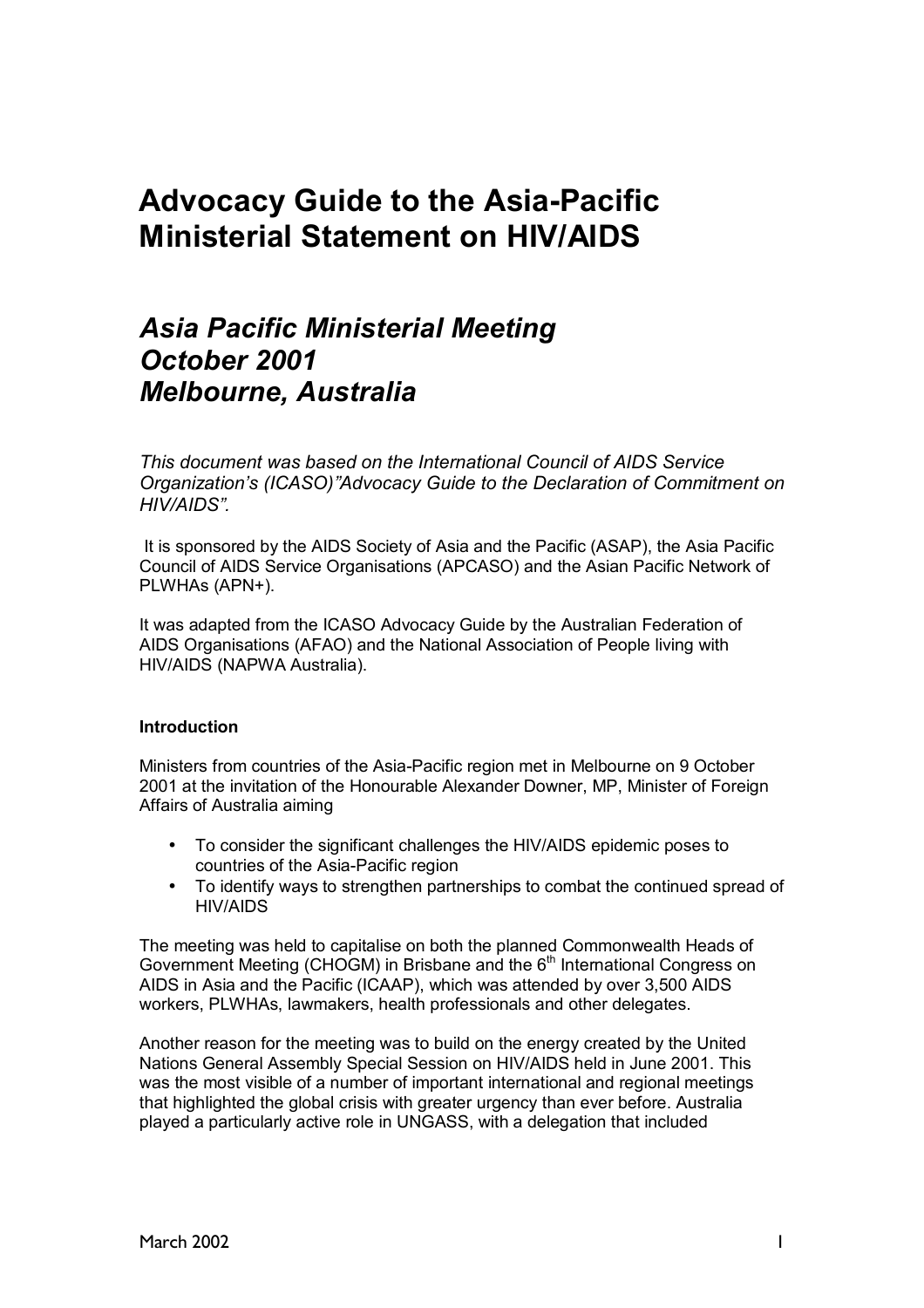NGO/CBO and PLWHA representation<sup>1</sup>, and the widely-acknowledged key role of Ambassador Penny Wensley as co-chair. The Australian-based Ministerial Meeting followed on this active role.

33 countries were represented at the meeting, with 26 countries having at least one Minister present. Overall, 33 Ministers attended. Representatives from 12 international agencies and organisations also attended. In the words of AusAID: "It was a unique opportunity for Ministers to discuss effective responses to HIV/AIDS in the region and to demonstrate broad political commitment to counter the escalating HIV/AIDS epidemic nationally and regionally. The successful meeting concluded with Ministers agreeing on a Ministerial Statement."

The Ministerial Statement can be found at:

http://www.latrobe.edu.au/aidsap/icaap/reports/ministerial01.html

and

http://www.ahrn.net/member/document/ICAAPMinisterialStatement.pdf

In the Ministerial Statement, the Ministers recognise the scope of HIV/AIDS and the necessity for action; they recognise precedents for the statement and a set of key principles for HIV/AIDS in the region; and they make a set of 13 specific commitments for action.

These are the countries represented at the Ministerial Meeting:

| <b>Australia</b>    | Japan                   | <b>New Caledonia</b>    | <b>Solomon Islands</b> |
|---------------------|-------------------------|-------------------------|------------------------|
| <b>Bangladesh</b>   | Kiribati                | <b>New Zealand</b>      | <b>Thailand</b>        |
| <b>Bhutan</b>       | Lao PDR                 | <b>Niue</b>             | Tonga                  |
| Cambodia            | <b>Malaysia</b>         | <b>Pakistan</b>         | Tuvalu                 |
| China               | <b>Marshall Islands</b> | Palau                   | <b>Vanuatu</b>         |
| <b>Cook Islands</b> | Mongolia                | <b>Papua New Guinea</b> | <b>Vietnam</b>         |
| <b>East Timor</b>   | <b>Myanmar</b>          | <b>Philippines</b>      |                        |
| India               | <b>Nauru</b>            | Republic of Korea       |                        |
| Indonesia           | <b>Nepal</b>            | Samoa                   |                        |

If your country is on this list, we hope that this guide will be of some use to you.

# **Importance of the Ministerial Statement**

The Ministerial Statement is not binding, but does express the commitment of the governments represented to step up domestic responses to the epidemic. While it does not have the same force as a treaty or convention that has been formally ratified by individual member states, it is a statement of intent that has been signed by governments, as represented by key ministers.

It is an important document as it recognises the severity of the HIV/AIDS crisis in the region, outlines a set of sound key principles for HIV/AIDS and makes concrete commitments. Further, it builds upon precedents such as the Declaration of Commitment adopted by the United Nations General Assembly in June 2001. The

 $\overline{a}$ 

<sup>&</sup>lt;sup>1</sup> This document will use the acronyms NGO (non-governmental organisation), CBO (communitybased organisation), and PLWHA (people living with HIV/AIDS).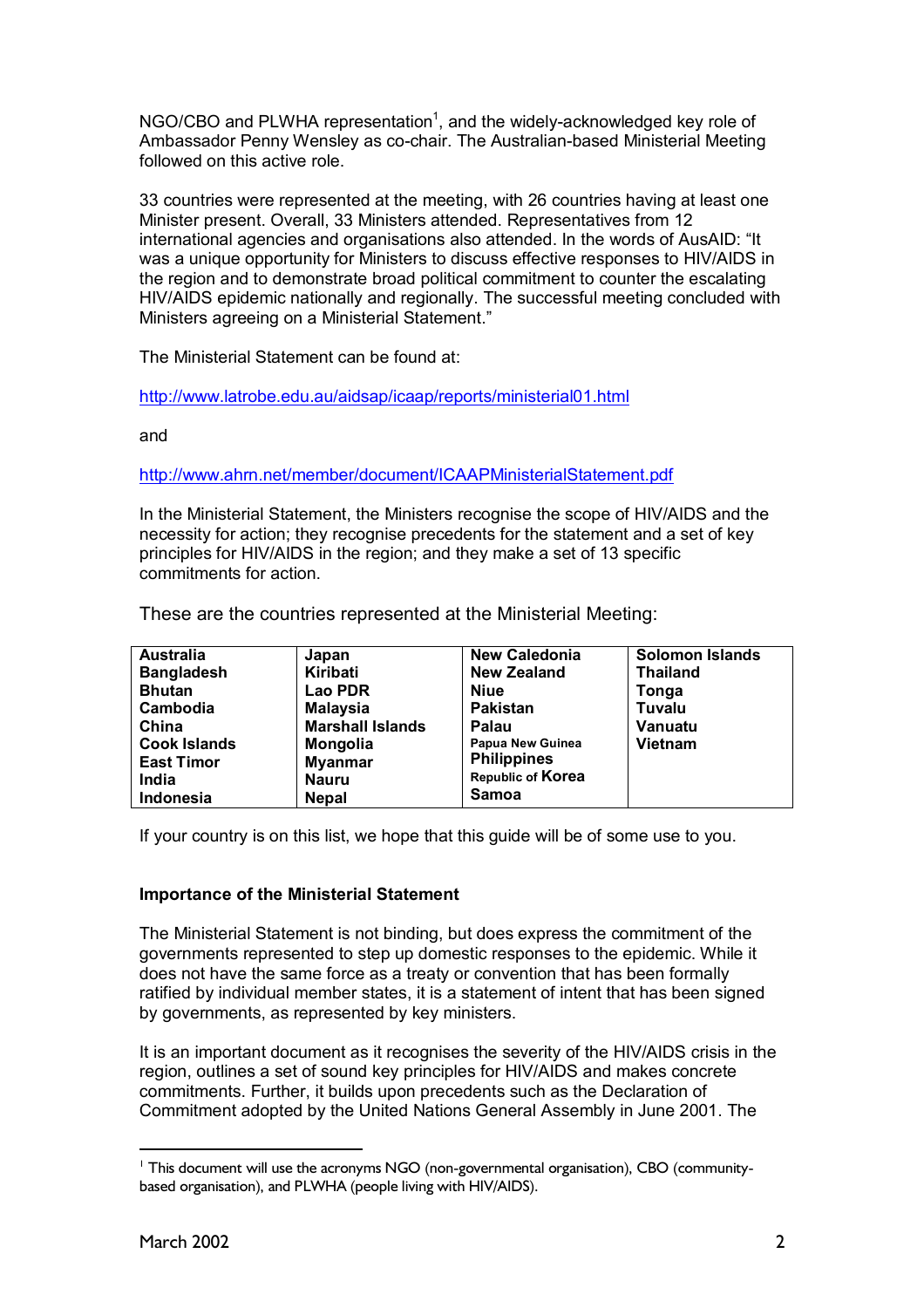International Council of AIDS Service Organisations (ICASO) has produced an advocacy guide to the Declaration of Commitment on HIV/AIDS, and encourages civil society to use the Declaration to increase the commitment of their governments to HIV/AIDS work and to improve the quality of this work. Similarly, the Ministerial Statement, a document which is specific to the Asia-Pacific region, can be used to lobby national and local governments for a better and stronger response to HIV/AIDS. In fact, effective lobbying might use a combination of references to both the Declaration of Commitment and the Ministerial Statement. The UNGASS Declaration can be found at: www.unaids.org/UNGASS/index.html

## **How to Use the Ministerial Statement to Enhance the Response to HIV/AIDS**

The aim of this guide is to provide suggestions for advocacy for improving national responses to HIV/AIDS. We recognise that each national situation will be different and that strategies should be adopted and modified as suitable. We would also welcome your advice on how this guide would be made most appropriate for your country or for the Asia-Pacific region as whole. This document is based on a some key principles which should be stated:

- o We believe that goverments and NGOs/CBOs should strive to work together in positive collaboration.
- o We believe that CBOs that represent affected communities have a crucial role to play in the response to HIV/AIDS
- o We support the GIPA principle, the Greater Involvement of People living with HIV/AIDS.

We believe that the Ministerial Statement provides an opportunity for CBOs and NGOs including those working in HIV/AIDS care, treatment and prevention, advocacy, and representing PLWHA to engage with our respective governments to translate their commitment as expressed in the Ministerial Statement into action.

The following section contains recommended strategies that can be pursued at the national level. Not all CBOs and NGOs will be able to pursue all of the strategies listed here. CBOs and NGOs should select strategies that work for them.

*1. Disseminate the Ministerial Statement widely to organisations and people working in HIV/AIDS.* 

If your government has endorsed the Ministerial Statement, they have promised to follow through a series of commitments. We need to disseminate the Statement to relevant organisations and individuals in the region to raise awareness of what these commitments are. The following is a partial list of who should receive copies of the Ministerial Statement

- CBOs and NGOs
- Human rights and development organisations
- Health care professionals, researchers, academics
- Politicians and government officials
- Media
- 2. *Disseminate this Advocacy Guide widely to organisations and people working in HIV/AIDS*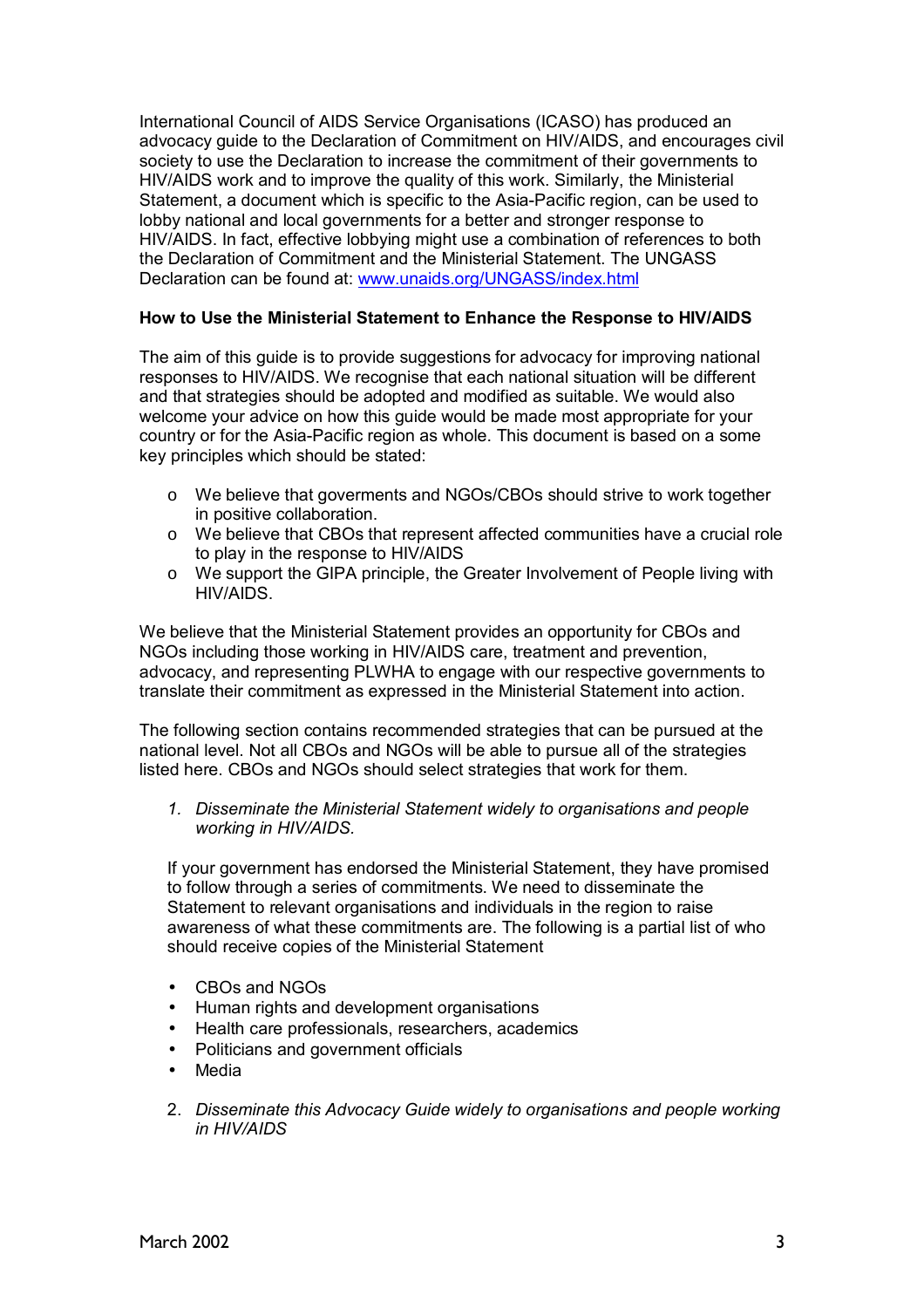We hope that this guide will be a tool to help CBOs and NGOs to use the Ministerial Statement wisely.

### 3. *Analyse the Ministerial Statement and Establish Priorities*

The Ministerial Statement outlines four precedents for the Statement, acknowledges ten principles or actions, and makes thirteen key commitments.

Depending on what your lobbying and advocacy priorities are, you can focus on the relevant parts of the Statement. For example, one of the commitments is to:

*Encourage the further development of multi-sectoral, national plans of action and sub-regional and regional initiatives to address HIV/AIDS* 

If you feel the need to lobby your governments to develop a stronger national plan of action, or that their plan is not sufficiently multi-sectoral, they can be reminded of the commitment that they have made by signing this document.

*4. Hold your government accountable for following through on the commitments it made in the Ministerial Statement.* 

The commitments made by your government in the Ministerial Statement are tools that you can use to encourage and/or pressure your government to do more to respond to the epidemic. Here are some suggested actions:

- Develop and implement lobby and advocacy plans. For example, you could:
	- $\circ$  Ask your government how it plans to implement the commitments that it made in the Ministerial Statement. Tell your government what you think the priority commitments are. Call for the development of a specific action plan with timelines and an appropriate budget.
	- o Press your government to review and modify its National AIDS Strategy or other plans to reflect commitments in the Ministerial Statement.
	- $\circ$  Ask your government how it plans to monitor the implementation of the commitments in the Statement.
	- o Lobby your government to allocate more resources to the response to HIV/AIDS
	- o Press your government to develop strategies to better mobilise and coordinate international assistance
	- $\circ$  Lobby your government to allocate the bulk of any new funding to work being done by community-based organisations
	- o Encourage your government to undertake an assessment of the capacity of national institutions to lead a large-scale and multi-sectoral response to the epidemic
- Organise meetings with other HIV/AIDS CBOs and NGOs in your country to develop a common approach for your lobby and advocacy effort and to exchange information about your respective lobby and advocacy activities.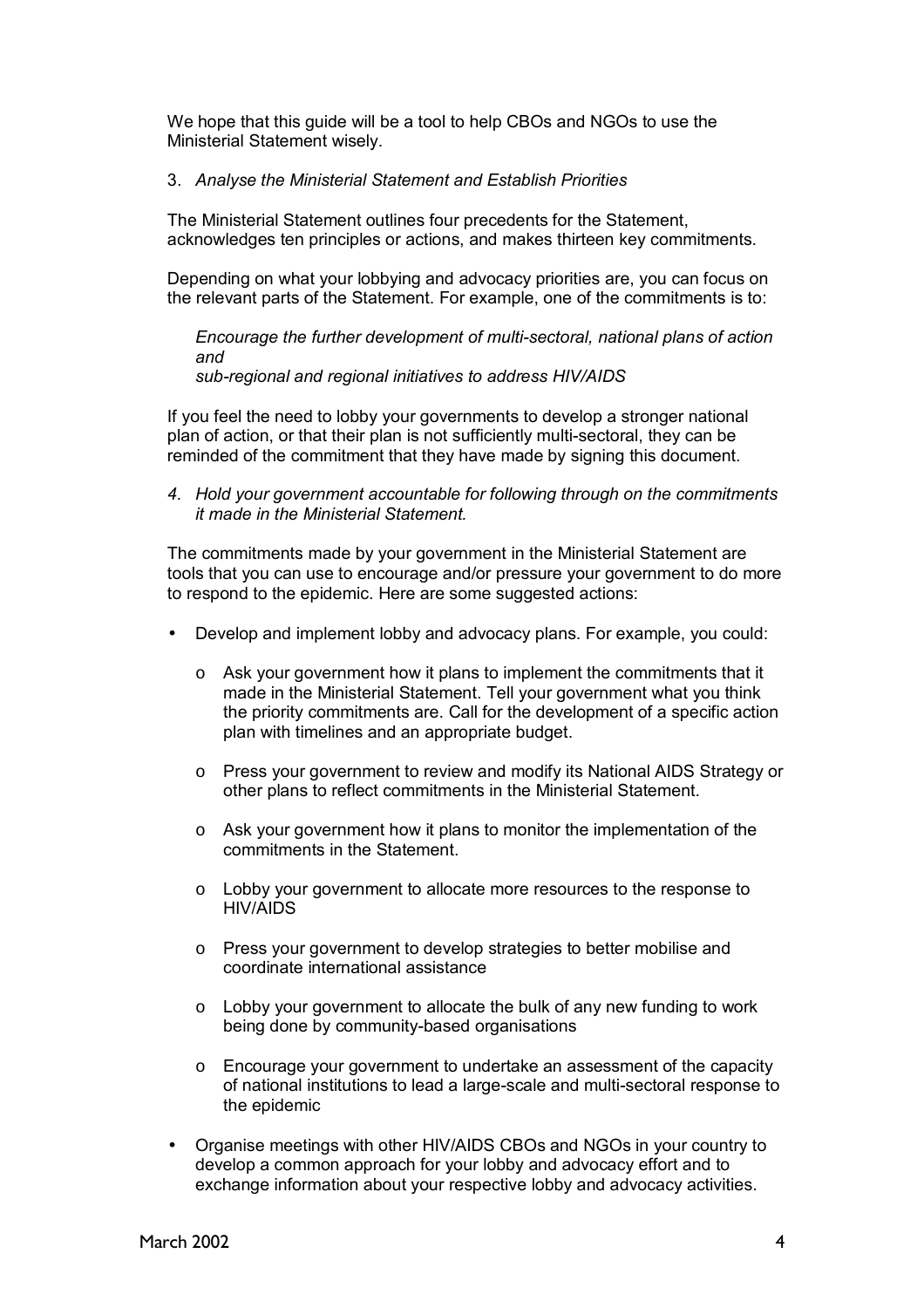As you are developing your lobby and advocacy plan, you will need to take into account factors such as:

- Whether your government has a good track record in responding to HIV/AIDS
- What the nature of the epidemic is in your country
- What resources are available to your government and organisation
- Whether there is a history of government-community collaboration in your country and whether your government is receptive to working with NGOs and CBOs
- Who the key people are in your government whom you should be approaching.

In some cases, it may be important to first hold a meeting with government officials to let them know that the NGO community is willing and ready to work with them to implement the Ministerial Statement. In cases where you have a good working relationship already, you can begin to develop and implement a more articulated lobby and advocacy plan with your own targets for moving the agenda forward.

5. *Lobby to be part of the process.*

In addition to calling on your government to follow through on the commitments in the Ministerial Statement, you should request and/or insist that NGOs be involved in the development of any action plans. This process might take place in highlevel reviews, senate committees or other forums – and you should seek to be included in these.

The Ministerial Statement commits to

- o Encourage the strengthening of national and regional partnerships incorporating governments [and] community groups (particularly of the most vulnerable groups)...
- $\circ$  Seek to actively engage with people living with, or at risk of being infected by HIV/AIDS...

Both of these commitments support the collaboration between government, NGOs, CBOs and PLWHA groups in a response to HIV/AIDS.

6. *Develop and strengthen partnerships with organisations and individuals outside the HIV/AIDS NGO community.*

It has been recognised that a government response to HIV/AIDS must be wholeof-government or "multisectoral" and move beyond only involving ministries and departments of health. In the same way, a successful response to HIV requires that a national response involve not only NGOs and CBOs that work on HIV/AIDS, but also organisations that focus on issues of human rights, development, health, labour, law, industry and social action.

The Ministerial Statement encourages partnerships and action from a variety of players while the UNGASS Declaration recognises the importance of "strong" partnerships involving Governments, the United Nations system,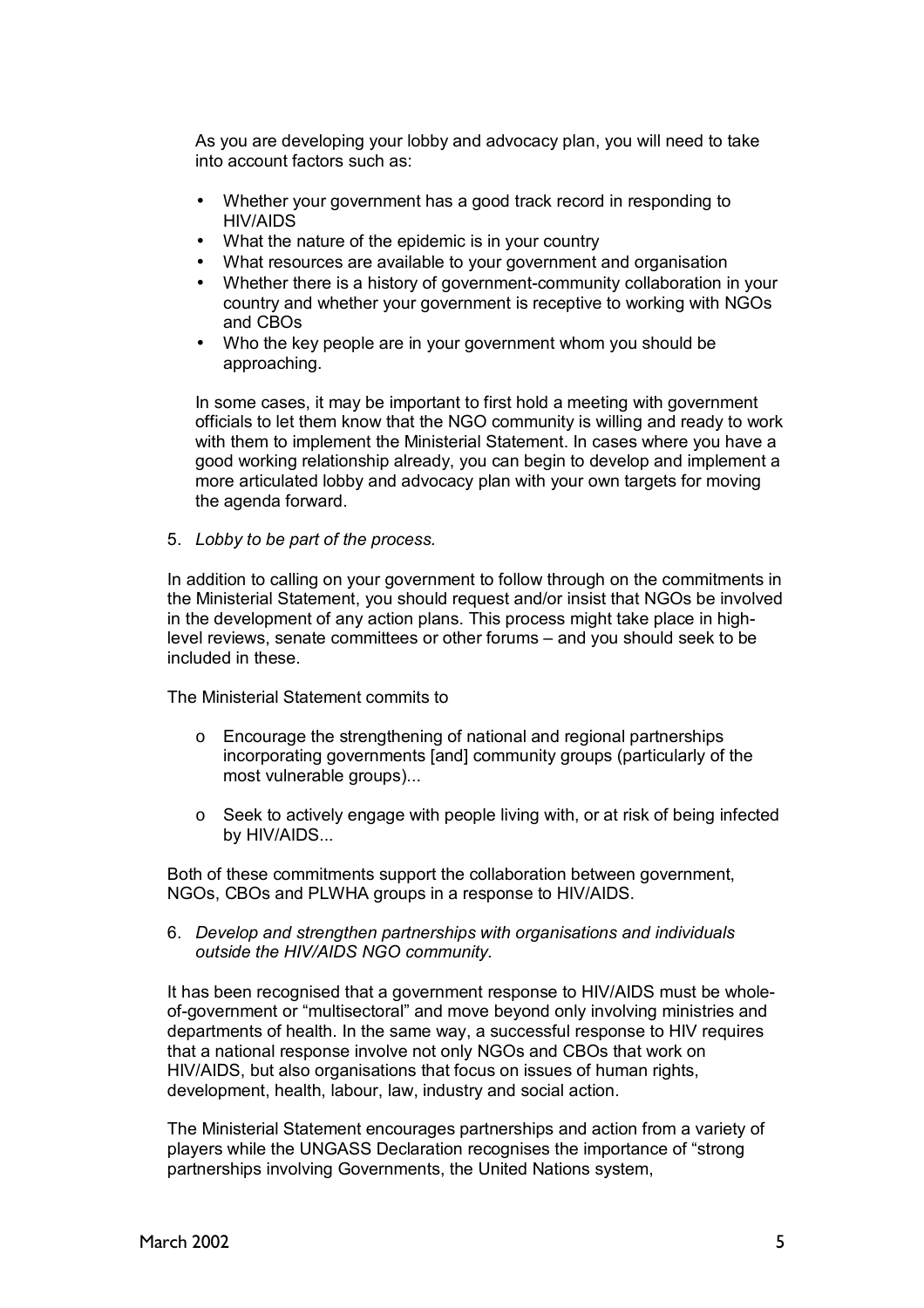intergovernmental organisations, non-governmental organisations, the business sector, community and faith-based organisations."

Approach other NGOs and CBOs and discuss with them how you can work together to see that the commitments made in the Ministerial Statement are fulfilled. Build coalitions.

### *7. Strengthen the working relationship with your government.*

Wherever possible, develop better partnerships with your government. NGOs and  $CBOs$  throughout the world all have different relationships  $-$  sometimes cooperative and sometimes not. Determine what works best within the context of your political process and aim to improve the relationship if possible. Remind them, if necessary, that you are there to assist them to implement programs and policies that can help them fulfil their commitments.

8. *Develop strategies to monitor implementation of the commitments made in the Ministerial Statement (and other documents such as the UNGASS Declaration of Commitment) in your country.*

Civil society needs to monitor the implementation of commitments made in the Ministerial Statement and other key documents such as the UNGASS Declaration of Commitment and the 1994 Paris AIDS Summit Declaration which first enshrined the principle of Greater Involvement of PLWH/A (GIPA). This is a significant task. Discuss with your NGOs and CBOs in your country how best to do this. You may decide that you need to obtain additional resources to make this happen.

# **Next Steps**

In addition to the many national commitments made by signing the Ministerial Statement, ministers also agreed to

o Develop an Asia-Pacific Leadership Forum on HIV/AIDS with establishment support from Australia.

There have been no indications of when this forum will take place, but when the date is known, it may be an ideal time period by which to monitor commitments made and results achieved. The forum could be used as an opportunity to present your government's "report card" on HIV/AIDS. It might also be useful to organise well ahead of the forum to make a gather a concerted national and regional response from CBOs and NGOs as to what are the priority points to lobby for during the forum.

A successful advocacy campaign requires careful and thorough planning that includes:

- o Selecting the issue or problem you want to address
- o Analysing and researching the issue or problem
- o Developing specific objectives for the advocacy campaign
- o Identifying targets
- o Identifying resources
- o Identifying strategies
- o Identifying key contacts and allies